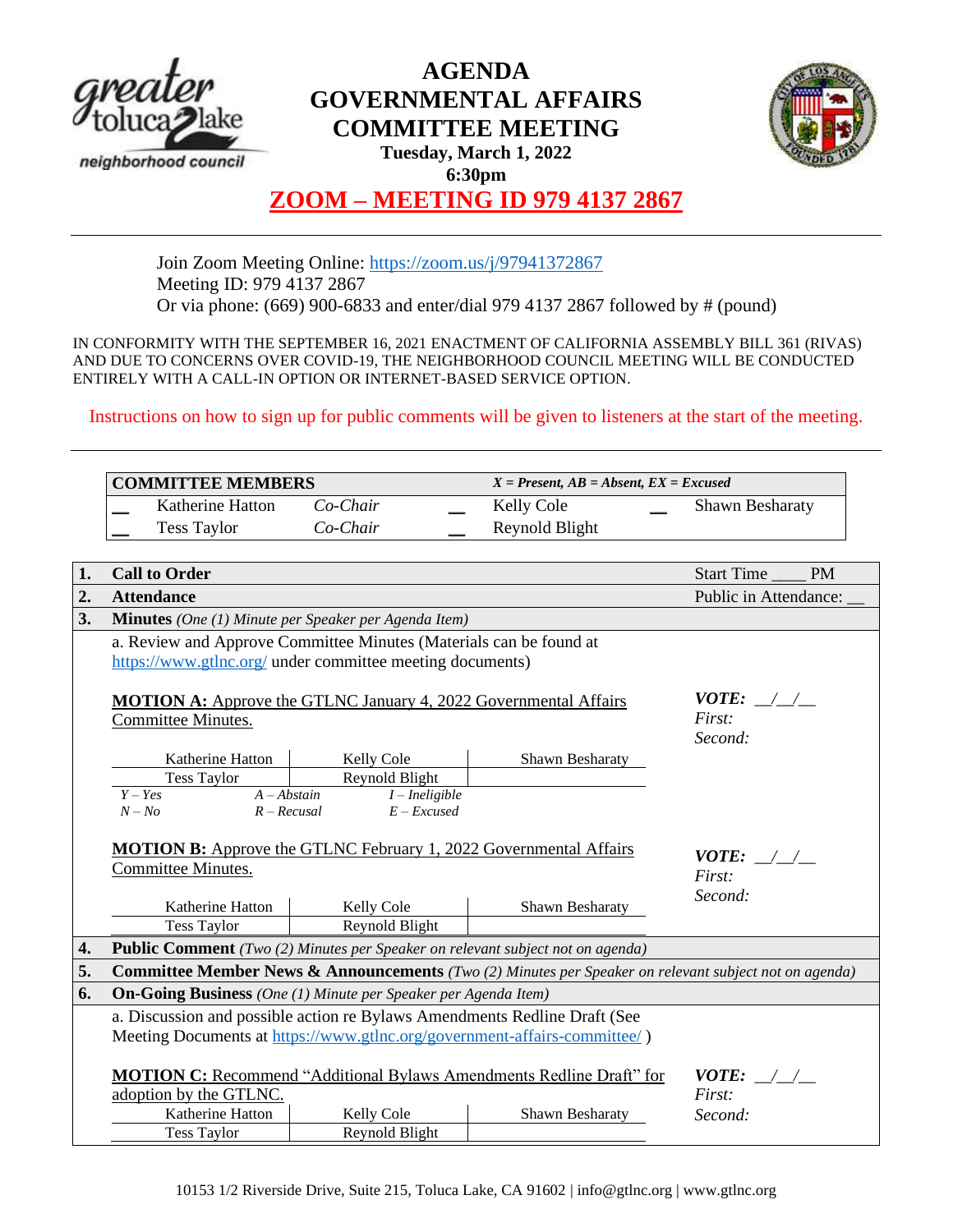



|    |                                                                                                                                                                             |                                                                                     | b. Review and discussion of proposed Standing Rules (See Meeting Documents at |                          |  |  |  |
|----|-----------------------------------------------------------------------------------------------------------------------------------------------------------------------------|-------------------------------------------------------------------------------------|-------------------------------------------------------------------------------|--------------------------|--|--|--|
|    | https://www.gtlnc.org/government-affairs-committee/)                                                                                                                        |                                                                                     |                                                                               |                          |  |  |  |
|    | GTLNC.                                                                                                                                                                      | <b>MOTION D:</b> Recommend <i>Standing Rule: Agenda Setting</i> for adoption by the |                                                                               |                          |  |  |  |
|    | Katherine Hatton                                                                                                                                                            | Kelly Cole                                                                          | Shawn Besharaty                                                               | Second:                  |  |  |  |
|    | <b>Tess Taylor</b>                                                                                                                                                          | Reynold Blight                                                                      |                                                                               |                          |  |  |  |
|    |                                                                                                                                                                             |                                                                                     |                                                                               |                          |  |  |  |
|    | <b>MOTION E:</b> Recommend <i>Standing Rule: Vacancies</i> for adoption by the GTLNC.                                                                                       | <i>VOTE:</i> $\_\_\_\_\_\_\_\_\_\_\$                                                |                                                                               |                          |  |  |  |
|    | Katherine Hatton                                                                                                                                                            | <b>Kelly Cole</b>                                                                   | <b>Shawn Besharaty</b>                                                        | First:                   |  |  |  |
|    | Tess Taylor                                                                                                                                                                 | Reynold Blight                                                                      |                                                                               | Second:                  |  |  |  |
| 7. | New Business/Future Projects (One (1) Minute per Speaker per Agenda Item)                                                                                                   |                                                                                     |                                                                               |                          |  |  |  |
|    | a. Update re possible Letter of Action requesting City Council support legislation<br>removing statute of limitations for prosecuting or bringing civil suit re elder abuse |                                                                                     |                                                                               |                          |  |  |  |
|    | b. Update replanned closure of Toluca Lake Post Office                                                                                                                      |                                                                                     |                                                                               |                          |  |  |  |
| 8. | <b>Meeting Adjourned</b>                                                                                                                                                    |                                                                                     |                                                                               | <b>PM</b><br>Close Time: |  |  |  |
|    | Next Meeting: Tuesday, April 5, 2022 @ 6:30 PM - via Zoom                                                                                                                   |                                                                                     |                                                                               |                          |  |  |  |

### **PUBLIC INPUT AT NEIGHBORHOOD COUNCIL MEETINGS**

The public is requested to dial \*9 or use the "Raise Hand" option, when prompted by the presiding officer, to address the Board on any agenda item before the Board takes an action on an item. Comments from the public on agenda items will be heard only when the respective item is being considered. Comments from the public on other matters not appearing on the agenda that are within the Board's jurisdiction will be heard during the General Public Comment period. Please note that under the Brown Act, the Board is prevented from acting on a matter that you bring to its attention during the General Public Comment period; however, the issue raised by a member of the public may become the subject of a future Board meeting. Public comment is limited to 2 minutes per speaker unless adjusted by the presiding officer of the Board.

### **AB 361 UPDATES**

Public comment cannot be required to be submitted in advance of the meeting, only real-time public comment is required. If there are any broadcasting interruptions that prevent the public from observing or hearing the meeting, the meeting must be recessed or adjourned.

If members of the public are unable to provide public comment or be heard due to issues within the Neighborhood Council's control, the meeting must be recessed or adjourned.

**PUBLIC POSTING OF AGENDAS** - GTLNC agendas are posted for public review as follows:

- Discovery Store (Community Kiosk), at the Southeast corner of Forman Avenue and Riverside Drive;
- [www.gtlnc.org;](http://www.gtlnc.org/) or
- You can also receive our agendas via email by subscribing to L.A. City's Early Notification System at <https://www.lacity.org/government/subscribe-agendasnotifications/neighborhood-councils>

### **THE AMERICANS WITH DISABILITIES ACT**

As a covered entity under Title II of the Americans with Disabilities Act, the City of Los Angeles does not discriminate on the basis of disability and, upon request, will provide reasonable accommodation to ensure equal access to its programs, services and activities. Sign language interpreters, assistive listening devices and other auxiliary aids and/or services, may be provided upon request. To ensure availability of services, please make your request at least 3 business days (72 hours) prior to the meeting you wish to attend by contacting Robyn Allyn, Board Secretary via email at [Robyn.Allyn@gtlnc.org.](mailto:Robyn.Allyn@gtlnc.org)

#### **PUBLIC ACCESS OF RECORDS**

In compliance with Government Code section 54957.5, non-exempt writings that are distributed to a majority or all of the board in advance of a meeting may be viewed at our website: [www.gtlnc.org](http://www.gtlnc.org/) or at the scheduled meeting. In addition, if you would like a copy of any record related to an item on the agenda, please contact Robyn Allyn, Board Secretary via email at Robyn.Allyn@gtlnc.org